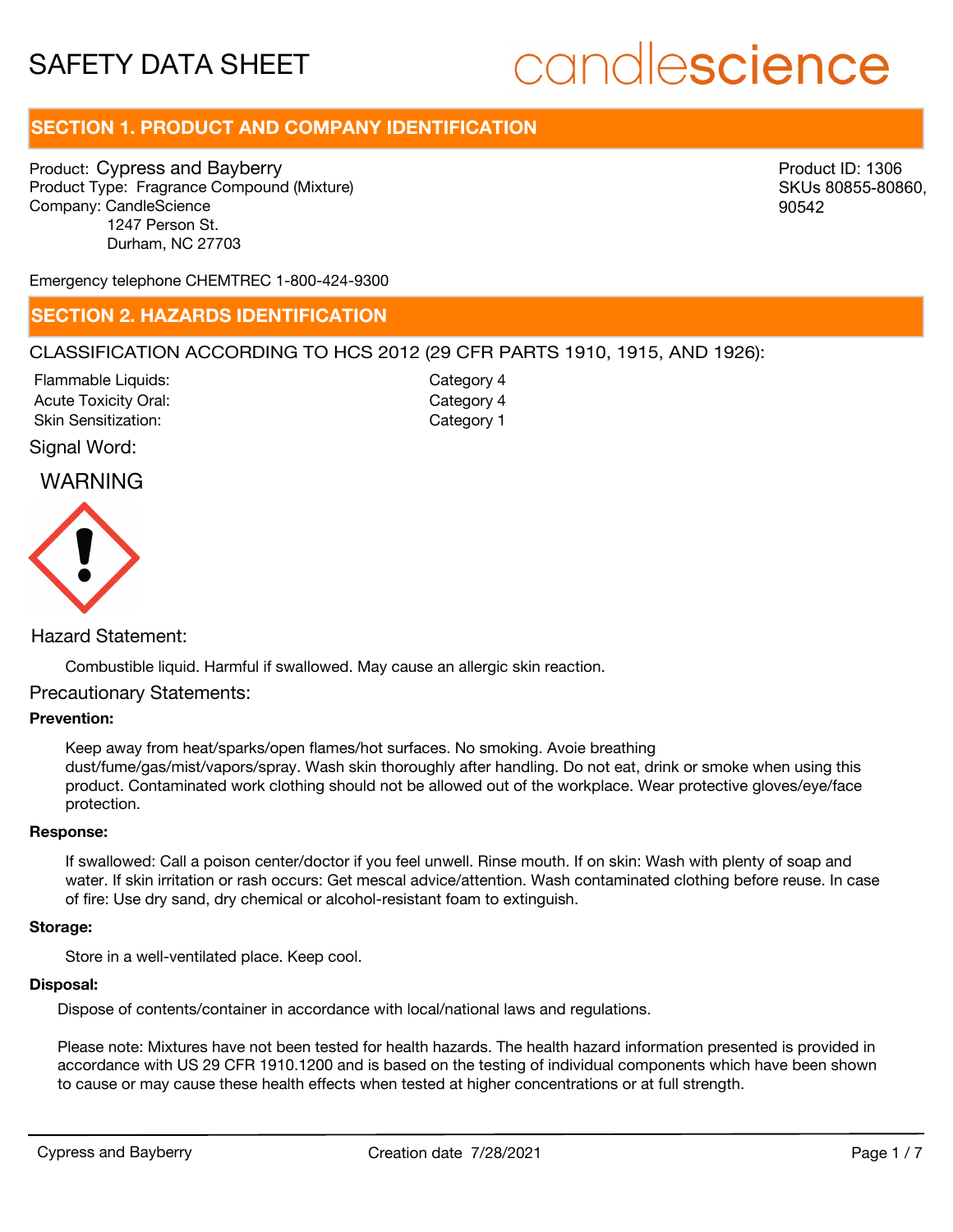# candlescience

## **SECTION 3. COMPOSITION/INFORMATION ON INGREDIENT**

| Hazardous components    | CAS No.        | Weight %  |
|-------------------------|----------------|-----------|
| Benzyl benzoate         | 120-51-4       | $50 - 70$ |
| Hexyl cinnamic aldehyde | $101 - 86 - 0$ | 1 - 10    |
| (+)-Cedrol              | 77-53-2        | 1 - 10    |

## **SECTION 4. FIRST AID MEASURES**

Inhalation:

Get to fresh air immediately. Consult poison control center or physician if any symptoms develop.

#### Skin contact:

Rinse immediately with plenty of water for at least 15 minutes. If skin irritation occurs, seek medical advice/attention. Remove contaminated clothing and shoes. Immediately seek medical attention if chemical entered ear canal. When symptoms persist or in all cases of doubt seek medical advice.

#### Eye contact:

Remove contact lenses. Immediately flush eyes for at least 15 minutes. Get medical attention

Ingestion:

Do not induce vomiting. Immediately consult poison control center or physician.

#### Most important symptoms:

Harmful if swallowed. May cause an allergic skin reaction.

Indication of immediate medical attention:

Treat symptomatically.

General information:

Consult physician or Poison Control Center.

# **SECTION 5. FIREFIGHTING MEASURES**

#### Suitable extinguishing media:

Foam, carbon dioxide, or dry chemical.

#### Unsuitable extinguishing media:

Avoid use of water in extinguishing fires.

#### Specific hazards:

During fire, gases hazardous to health may be formed. Do not allow run-off from fire fighting to enter drains or water courses.

#### Special fire fighting procedures:

Wear self-contained breathing apparatus for firefighting. Move containers from fire area if it can be done safely. Use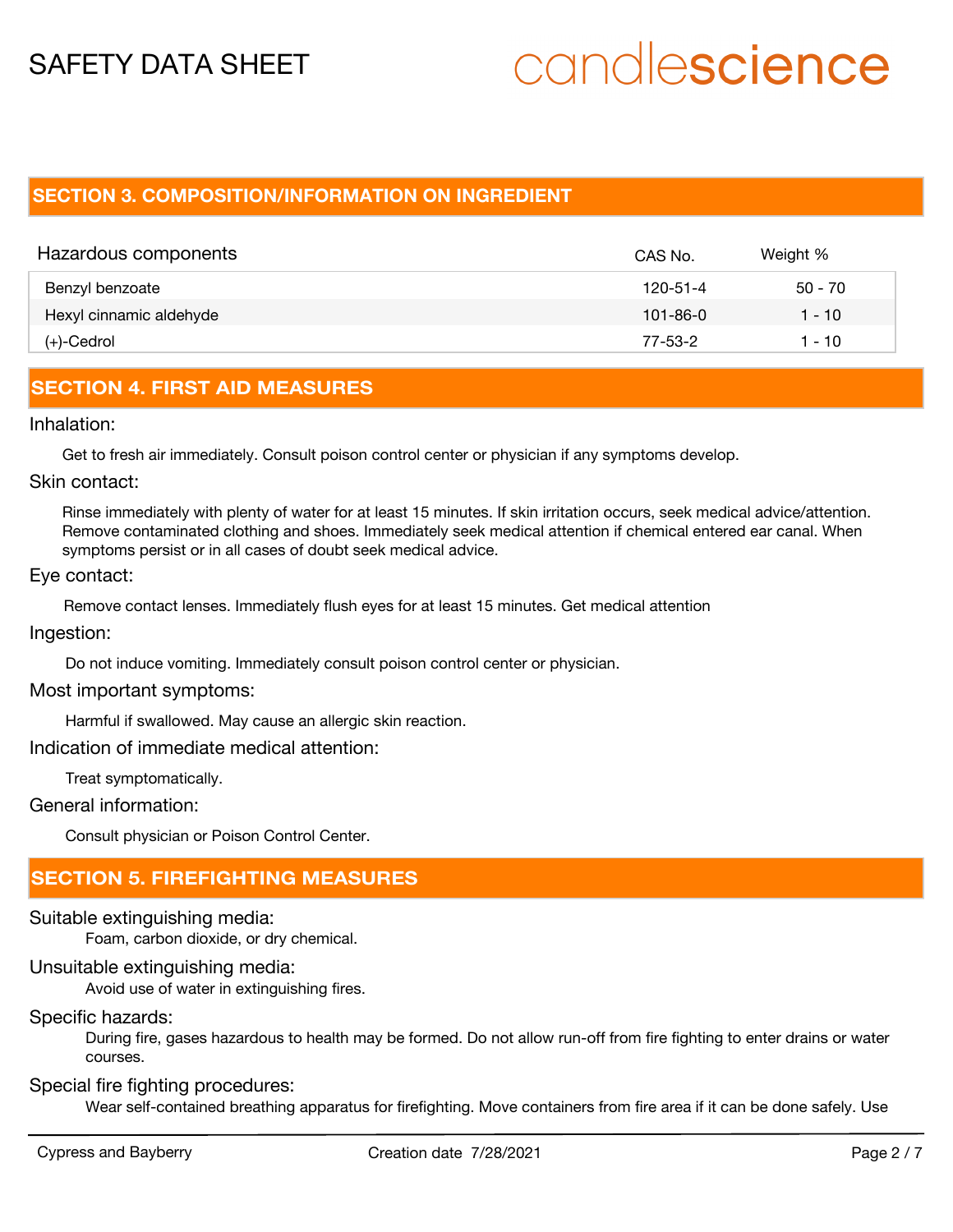# candlescience

water spray jet to protect personnel and to cool endangered containers.

### **SECTION 6. ACCIDENTAL RELEASE MEASURES**

#### Personal precautions, protective equipment and emergency procedures:

Evacuate personnel to safe areas. Remove all sources of ignition. Ensure adequate ventilation. Keep people away from and upwind of spill/leak. Wear appropriate protective equipment and clothing during clean-up.

#### Environmental precautions:

Do not allow to enter into soil/subsoil. Do not allow to enter into surface water or drains. Dispose of in accordance with local regulations. Local authorities should be advised if significant spillage cannot be contained.

#### Methods and materials for containment and cleaning up:

Soak up with inert absorbent material (e.g. sand, silica gel, vermiculite). Keep in suitable and closed containers for disposal. Clean contaminated floors and objects thoroughly while observing environmental regulations.

### **SECTION 7. HANDLING AND STORAGE**

#### Precautions for safe handling:

Avoid contact with skin and eyes. Avoid prolonged inhalation of vapors. Wash hands and other exposed areas with mild soap and water before eating, drinking or smoking and when leaving work. Handle in accordance with good industrial hygiene and safety practices.

Conditions for safe storage, including any incompatibilities:

Store in tightly closed and upright container in a cool, dry, ventilated area. Store away from light, heat, and sources of ignition.

### **SECTION 8. EXPOSURE CONTROLS/PERSONAL PROTECTION**

#### Exposure Guidelines:

#### Appropriate Engineering Controls:

#### **Ventilation:**

Use engineering controls to maintain airborne levels below exposure limit requirements or guidelines. If there are no applicable exposure limit requirements or guidelines, use only with adequate ventilation. Local exhaust ventilation may be necessary for some operations.

#### Personal Protective Equipment:

#### **Eye protection:**

Ensure that eyewash stations and safety showers are close to the workstation location. Chemical resistant goggles must be worn.

#### **Hand protection:**

Wear chemical resistant gloves suitable for this material as determined by a hazard assessment. Gloves should be discarded and replaced if there is any indication of degradation or chemical breakthrough.

#### **Skin and body protection:**

Wear protective clothing suitable for this material as determined by a hazard assessment.

#### **Respiratory protection:**

Respiratory protection should be worn when workplace exposures exceed exposure limit requirements or guidelines. If there are no applicable exposure limits or guidelines, use an approved respirator where there is a potential for adverse effects, including but not limited to respiratory irritation or odor, where indicated or required by the exposure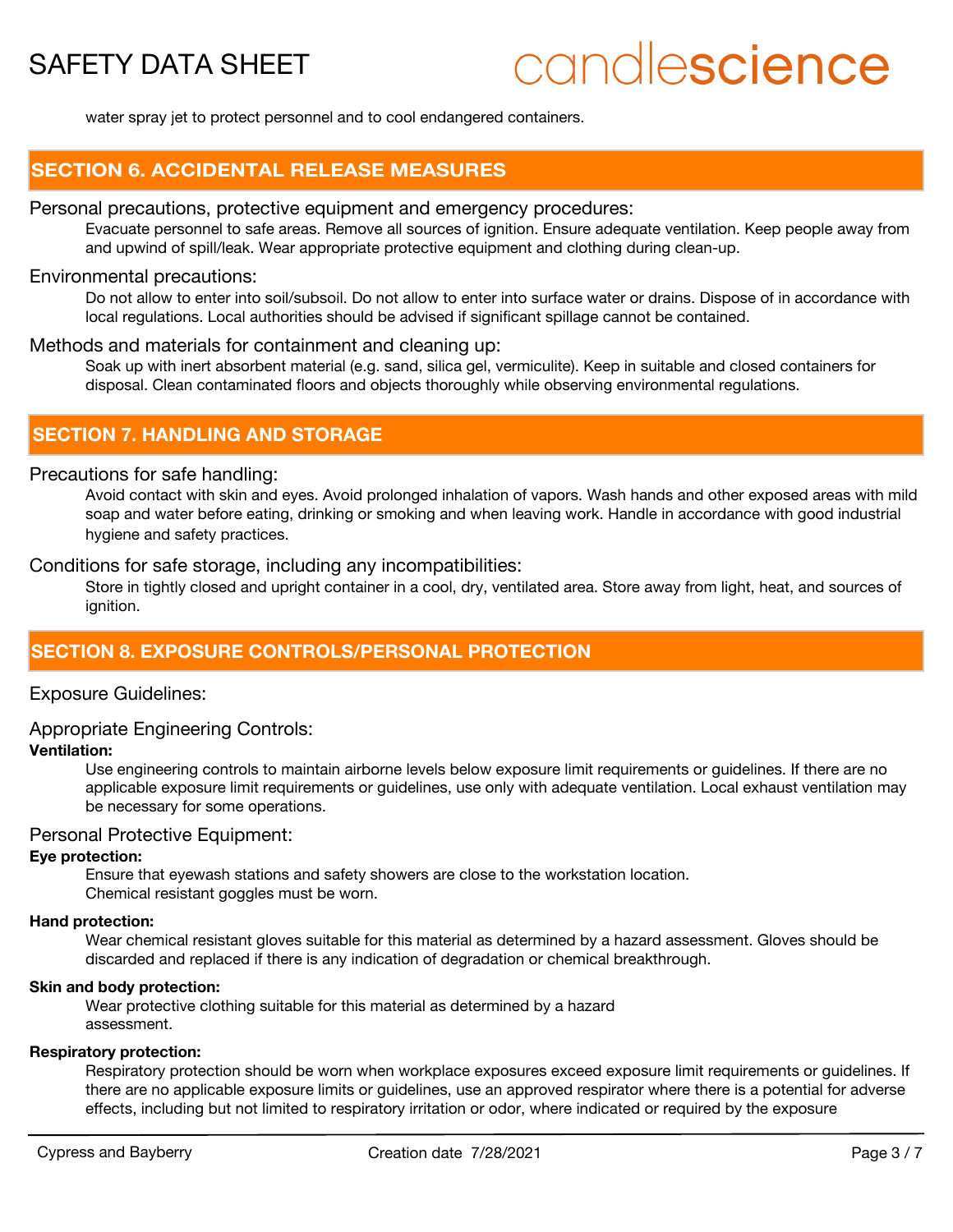# candlescience

assessment. Selection of air-purifying or positive-pressure supplied air will depend on the results of the exposure assessment which includes an evaluation of the specific operations and the actual or potential airborne concentrations. The type of cartridge or filter to be used must be selected and approved for the chemical, class, or classes of chemicals likely to be encountered in the workplace. For emergency conditions, use an approved positive-pressure self-contained breathing apparatus.

#### **General hygiene considerations:**

Handle in accordance with good industrial hygiene and safety practice. Remove contaminated clothing and protective equipment before entering eating areas. Wash hands before breaks and immediately after handling the product.

# **SECTION 9. PHYSICAL AND CHEMICAL PROPERTIES**

| Appearance:                                   | Liquid                                      |
|-----------------------------------------------|---------------------------------------------|
| Color:                                        | Pale yellow to yellow                       |
| Odor:                                         | Characteristic                              |
| Odor threshold:                               | N/A                                         |
| pH:                                           | N/A                                         |
| Melting point:                                | N/A                                         |
| Boiling point:                                | N/A                                         |
| Flashpoint:                                   | 73 °C<br>163 °F                             |
| Evaporation Rate (Butyl Acetate = 1):         | N/A                                         |
| Flammability (solid, gas):                    | N/A                                         |
| Upper lower flammability or explosive limits: | N/A                                         |
| Vapor density (Air=1):                        | N/A                                         |
| Vapor pressure:                               | .0.0446 hPa at 68°F (20°C) Calculatd (100%) |
| Specific gravity (H2O=1):                     | 1.06907                                     |
| Solubility in water:                          | N/A                                         |
| Solubility in other solvents:                 | Practically insoluble                       |
| Partition coefficient: n-octanol/water:       | N/A                                         |
| Auto-ignition temperature:                    | N/A                                         |
| Decomposition temperature:                    | N/A                                         |
| Kinematic viscosity:                          | N/A                                         |
| Dynamic viscosity:                            | N/A                                         |
| Explosive properties:                         | N/A                                         |
| Oxidizing properties:                         | N/A                                         |
| Refractive index:                             | N/A                                         |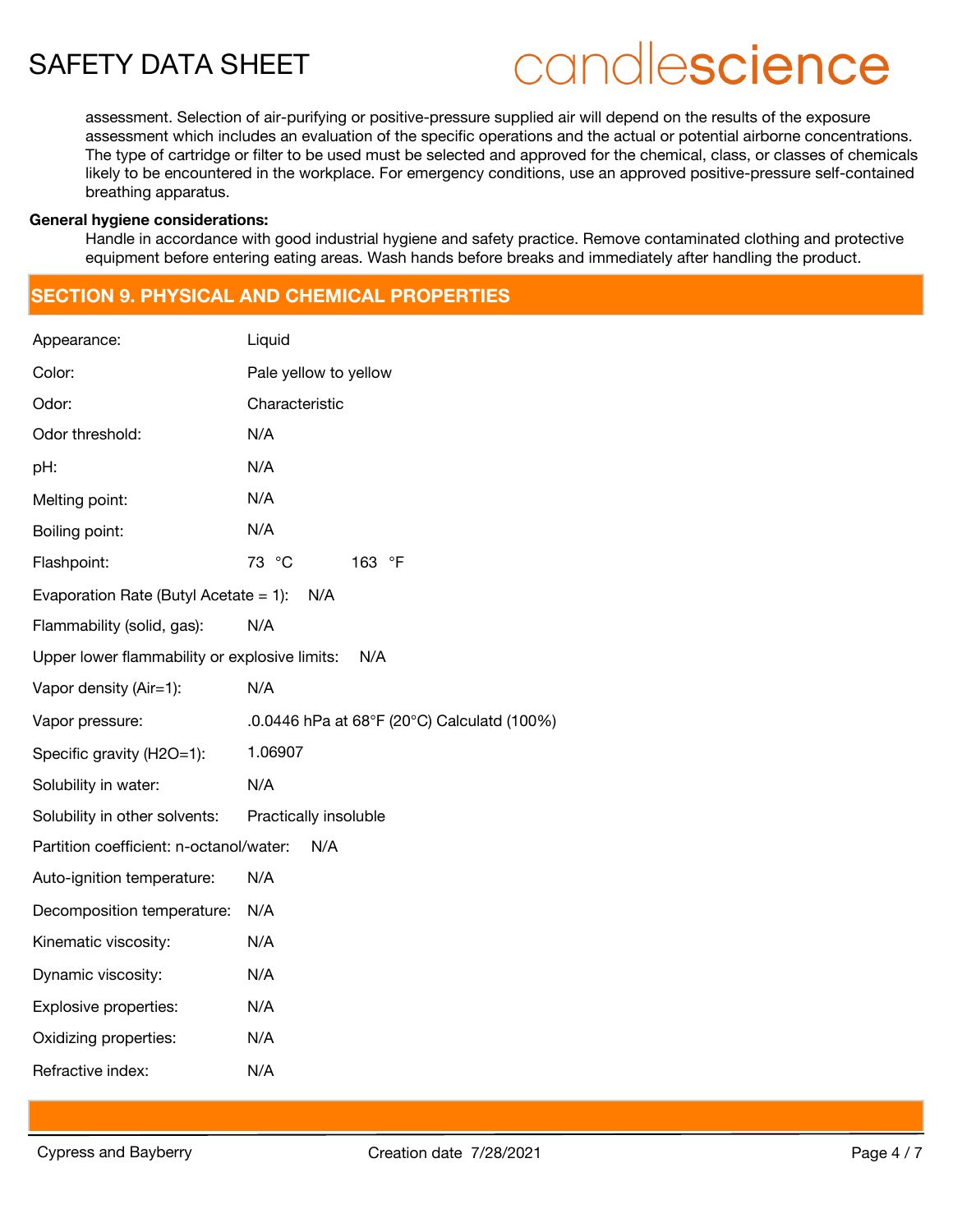# candlescience

# **SECTION 10. STABILITY AND REACTIVITY**

#### **Chemical stability:**

The product is stable and non-reactive under normal conditions of use, storage and transport.

#### **Possibility of hazardous reactions:**

Material is stable under normal conditions.

#### **Conditions to avoid:**

Heat, flames and sparks. Temperature extremes and direct sunlight.

#### **Incompatible materials:**

Strong oxidizing agents. Strong acids. Strong Bases.

#### **Hazardous decomposition products:**

No hazardous decomposition products are known.

### **SECTION 11. TOXICOLOGICAL INFORMATION**

#### **Acute oral toxicity:**

761.08 mg/kg

#### **Acute dermal toxicity:**

N/A

#### **Acute inhalation toxicity:**

N/A

#### **Skin corrosion/irritation:**

May cause skin irritation in susceptible persons.

#### **Serious eye damage/eye irritation:**

N/A

#### **Respiratory or skin sensitization:**

Causes sensitisation.

#### **Mutagenicity:**

N/A

### **Reproductive toxicity:**

N/A

### **Carcinogenicity:**

N/A

Please note: Mixtures have not been tested for health hazards. The health hazard information presented is provided in accordance with US 29 CFR 1910.1200 and is based on the testing of individual components which have been shown to cause or may cause these health effects when tested at higher concentrations or at full strength.

# **SECTION 12. ECOLOGICAL INFORMATION**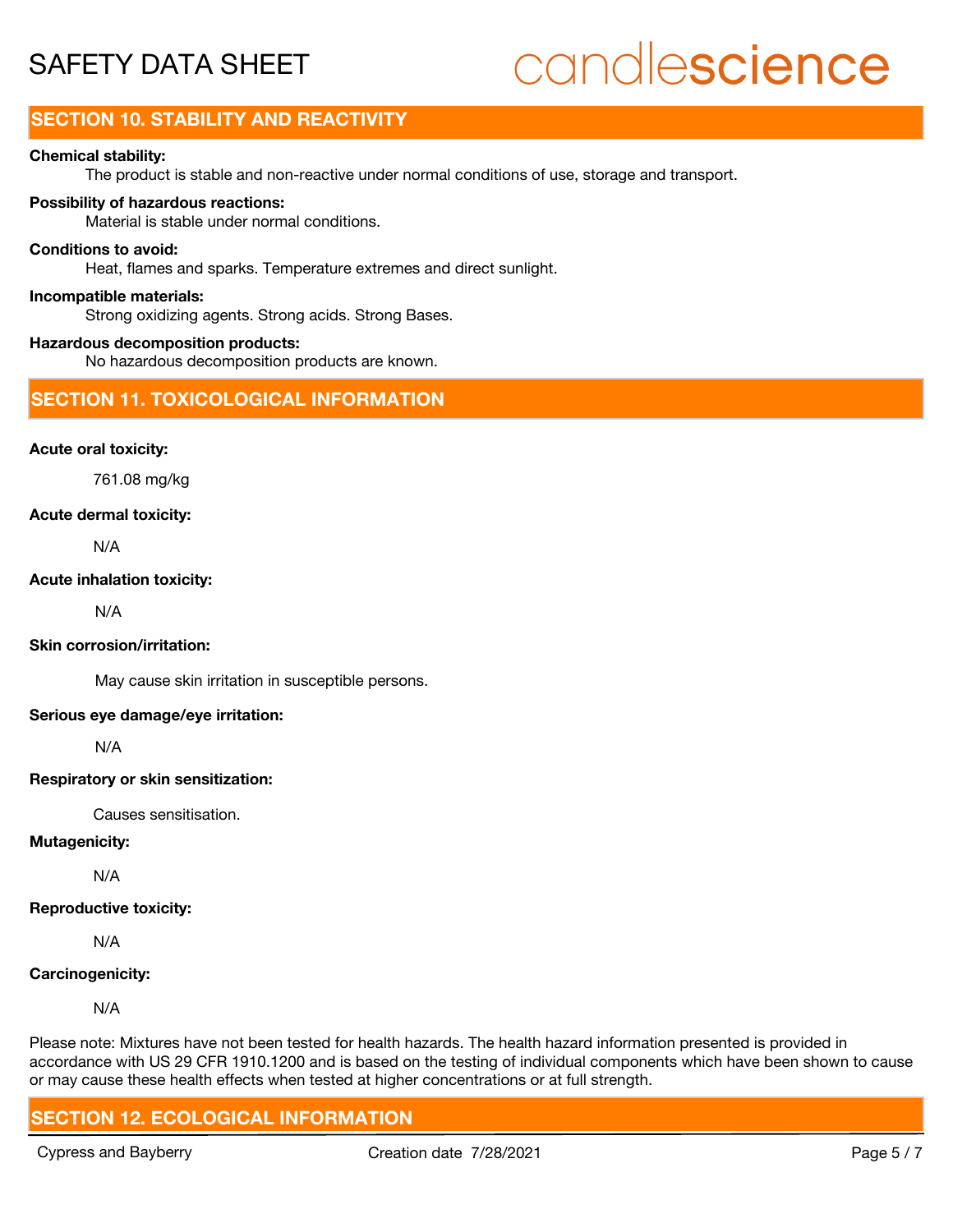# candlescience

N/A **Ecotoxicity:**

**Persistence and Degradability:**

N/A

**Bioaccumulation:**

N/A

#### **Other Adverse Effects:**

N/A

# **SECTION 13. DISPOSAL CONSIDERATIONS**

#### **Disposal instructions:**

Collect and reclaim or dispose in sealed containers at licensed waste disposal site. Do not allow this material to drain into sewers/water supplies. Do not contaminate ponds, waterways or ditches with chemical or used container. Dispose of contents/container in accordance with local/regional/national/international regulations.

#### **Local disposal regulations:**

Dispose in accordance with all applicable regulations.

#### **Hazardous waste code:**

The waste code should be assigned in discussion between the user, the producer and the waste disposal company.

#### **Waste from residues/unused products:**

Dispose of in accordance with local regulations. Empty containers or liners may retain some product residues. This material and its container must be disposed of in a safe manner.

#### **Contaminated packaging:**

Since emptied containers may retain product residue, follow label warnings even after container is emptied. Empty containers should be taken to an approved waste handling site for recycling or disposal.

# **SECTION 14. TRANSPORT INFORMATION**

| <b>IATA UN Number:</b>               | 3082                                                                                                                               |
|--------------------------------------|------------------------------------------------------------------------------------------------------------------------------------|
| <b>IATA UN Proper Shipping Name:</b> | Combustible liquid, n.o.s (,2,6,6-8-tetramethyltricycolo[5.3.1.01.5]undecan-8-ol,<br>Benzyl benzoate, 2-hexyl-3-phenyl-2-propenal) |
| <b>IATA Transport Hazard Class:</b>  | 9                                                                                                                                  |
| <b>IATA Packing group:</b>           | Ш                                                                                                                                  |
| <b>IATA Environmental Hazards:</b>   | yes                                                                                                                                |
| <b>IATA ERG Codes:</b>               | N/A                                                                                                                                |
| <b>IATA Special Precautions:</b>     | N/A                                                                                                                                |
| <b>IATA Other Information:</b>       | N/A                                                                                                                                |
| <b>IMDG UN Number:</b>               | 3082                                                                                                                               |
| <b>IMDG UN Proper Shipping Name:</b> | Combustible liquid, n.o.s (,2,6,6-8-tetramethyltricycolo[5.3.1.01.5]undecan-8-ol,<br>Benzyl benzoate, 2-hexyl-3-phenyl-2-propenal) |